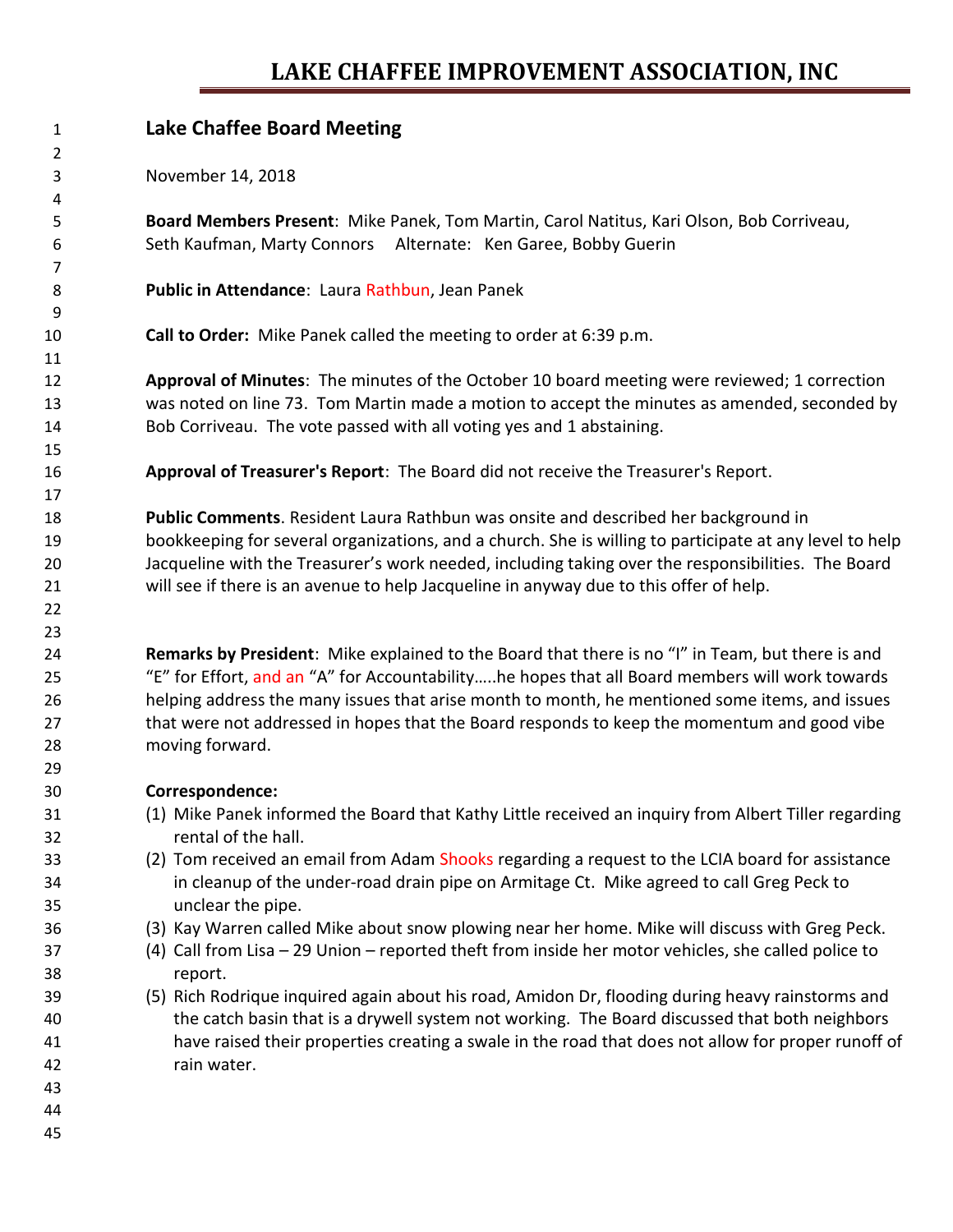### **LAKE CHAFFEE IMPROVEMENT ASSOCIATION, INC**

- **Chairperson's Reports:**
- **Boat Launch and Boat Dock**: Chairperson was absent, and no report was delivered.
- **Constable**: Constable was absent, no report was delivered.
- **Beaches**: Main Beach Mike Panek reported on behalf of Jean that the Gate on Main beach has been replaced.
- Mothers Beach Some erosion has appeared, needs to be addressed.
- Also the issue with trucks parked on the road near Mothers Beach has reemerged. Mike Panek will contact Kathy Little to send a letter to the resident and the owner requesting that the trucks be removed from the Association Road.
- **Environmental Chairperson**: Ralph Sherman was not present; no report was given
- **Hall:** There was discussion about the status of emptying the tank; no one present knew if that had been completed. Mike Panek, Tom Martin and other Board Members remained after the meeting to winterize, i.e., put up insulation, drain pipes and turn off water supply.
- **Fund Raising:** Phil Silverstein was not in attendance; no discussion of fund raising.
- 

- **Dam**: No activity or problems to report.
- **Road Chairperson:** No report.
- **Tax Collection:** Tom has not been able to do any collections as he needs an up to date delinquent taxpayer list. Mike provided a list.
- **Website:** Website chair person was absent. No report given.

#### **Old Business:**

 WEBSITE: Mike has been in touch with a vendor who can perform a complete revamp of the website at an initial cost of two thousand dollars (\$2000.00) and an additional upkeep fee of six hundred dollars annually to provide one hour of work on the website each month. After discussion, the Board decided to table that decision.

- TELEPHONE POLE: The issue of a newly installed telephone pole on Armitage Court was discussed. Mike Panek reported that pursuant to last month's decision by the board, he contacted Frontier, and soon thereafter received a letter to the Board Members from Phil Cote, provided on Frontier letterhead. In this letter, Mr. Cote provided additional information regarding his perspective on the precipitating events. This letter was circulated to the Board (copy attached). There was a discussion of the suitability of this response, and Mike agreed to contact Eversource indicating that the Board does not concur with the information provided in the Frontier letter, and any attempt to 81 install utilities on the pole would be regarded as trespass. Kari agreed to prepare a similar response to Frontier and Mr. Cote via a letter.
- 84 LAKE LOWERING/TREE REMOVAL: The siphon continues to drain the lake, but at a greatly reduced rate due to heavy rains. As of the time of this meeting, the tree was not sufficiently exposed to allow for safe removal. Mike has been monitoring the lake level, and at this time, it was still not drained as far as it had been last year. Members expressed concern that the siphon needed to be removed before the lake freezes. Mike agreed to contact the contractor and discuss the possibility of removing parts of the tree, but leaving some submerged portions in place. Marty and Mike will discuss the timing of removing the siphon in the near future. No further action was taken at that time.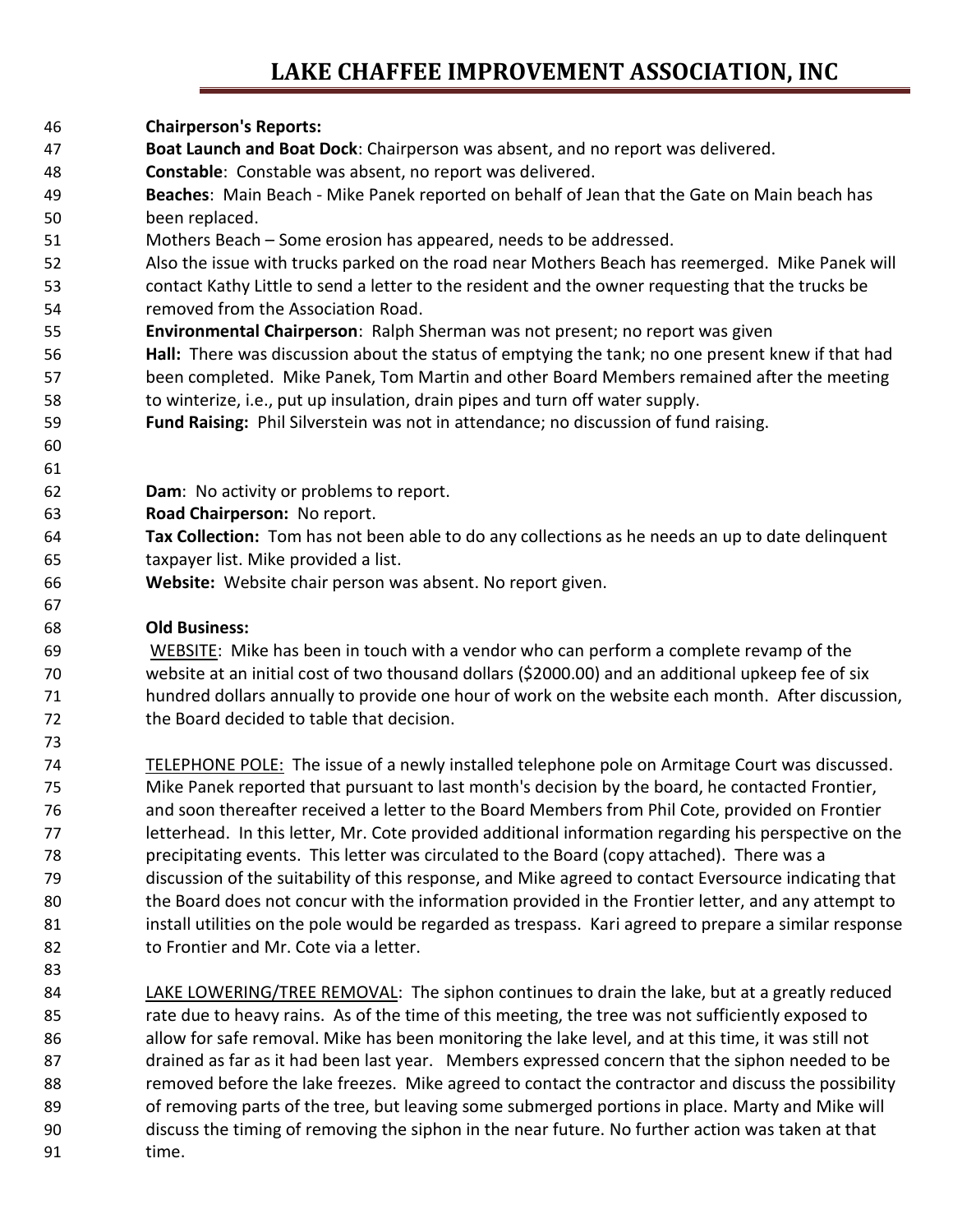# **LAKE CHAFFEE IMPROVEMENT ASSOCIATION, INC**

| 92  |                                                                                                  |
|-----|--------------------------------------------------------------------------------------------------|
| 93  | TAX COLLECTION -EMAIL-FEIN #: Mike again asked if there was any movement on obtaining the        |
| 94  | LCIA FEIN # for the party who requested it to pay some past due taxes.                           |
| 95  |                                                                                                  |
| 96  |                                                                                                  |
| 97  |                                                                                                  |
| 98  | New Business: The idea of a survey of residents was raised to gather preferences and ideas for   |
| 99  | rescheduling the summer meetings. Mike asked Board Members to email him with suggested           |
| 100 | questions that should be asked, in the event that such a survey was agreed to by the Board. Mike |
| 101 | further agreed to donate preprinted post cards for such a survey, should the Board decide to     |
| 102 | proceed in that direction.                                                                       |
| 103 |                                                                                                  |
| 104 | Adjournment: Tom Martin made a motion to adjourn, seconded by Bob Corriveau. The meeting         |
| 105 | adjourned at 8:06 pm.                                                                            |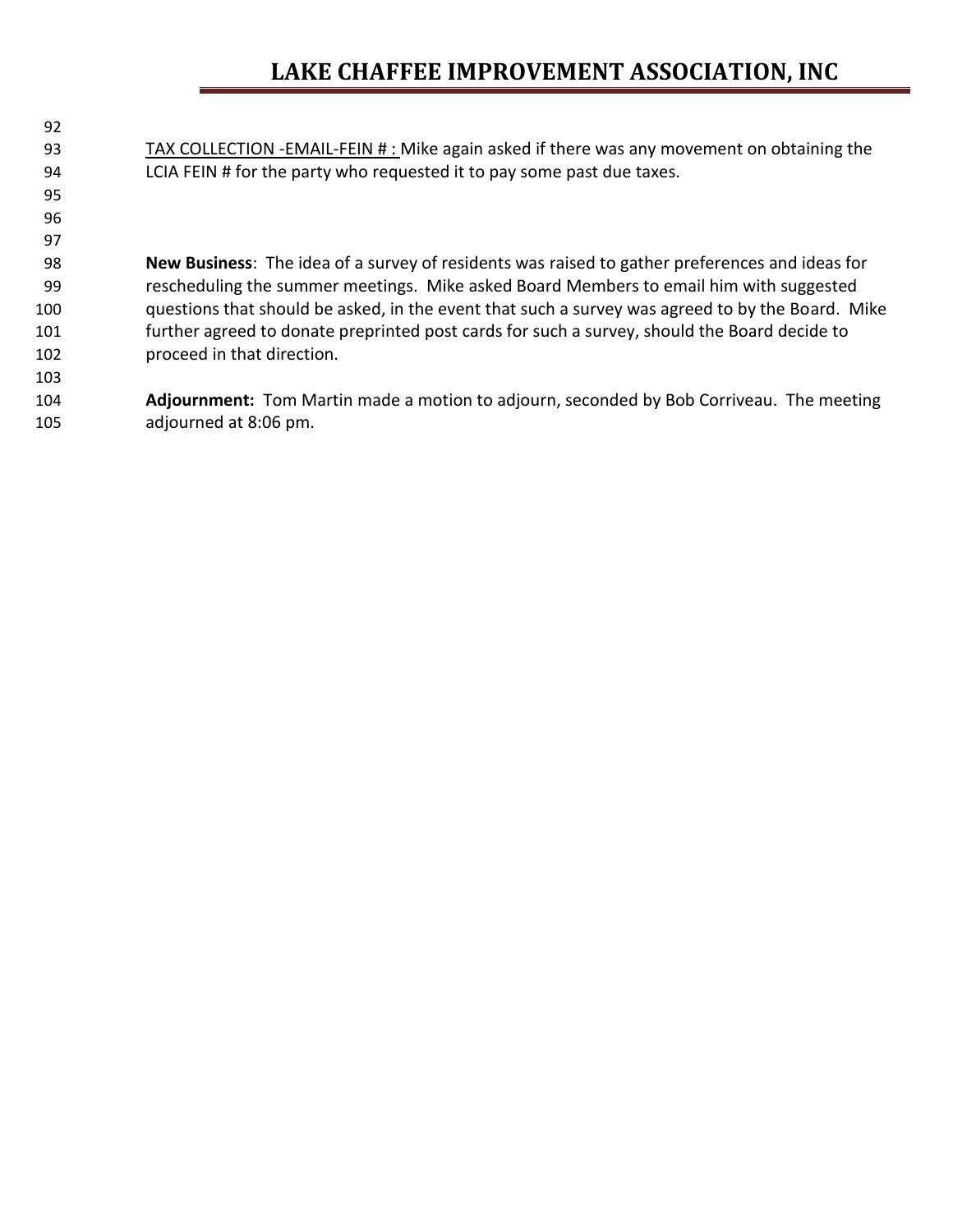#### Run Date: 12/11/2018 00:17

# **L.C.I.A Treasurer's Report** October 2018

|                                         | <b>Budget</b> |               |                             |                                 | <b>Prior Years</b> |             |
|-----------------------------------------|---------------|---------------|-----------------------------|---------------------------------|--------------------|-------------|
|                                         | 2018-2019     |               | October 2018                | <b>Year to Date</b>             | 2017-2018          | 2016-2017   |
| <b>INCOME</b>                           |               |               |                             |                                 |                    |             |
| Taxes                                   | \$48,800.00   | \$29,715.43   |                             | \$30,211.29                     | \$22,943.95        | \$23,982.37 |
| Past Tax + Interest + Fees              | \$3,500.00    | \$2,269.09    |                             | \$2,560.73                      | \$6,567.27         | \$6,445.41  |
| Donations                               | \$0.00        | \$2,352.50    |                             | \$2,452.50                      | \$5,513.00         | \$5,954.52  |
| Rent                                    | \$350.00      |               | \$0.00                      | \$0.00                          | \$350.00           | \$175.00    |
| Fund Raise                              | \$1,000.00    |               | \$814.00                    | \$814.00                        | \$1,653.00         | \$160.00    |
| Website + Newsletter                    | \$0.00        |               | \$0.00                      | \$0.00                          | \$0.00             | \$0.00      |
| Int. + Other LCIA Accnts                | \$0.00        |               | \$1.05                      | \$2.97                          | \$15.09            | \$12.23     |
| Other                                   | \$0.00        |               | \$25.00                     | \$25.00                         | \$7,843.92         | \$100.00    |
| From Other LCIA Accounts                | \$0.00        |               | \$0.00                      | \$0.00                          | \$3,205.00         | \$0.00      |
| <b>Totals</b>                           | \$53,650.00   |               | \$35,177.07                 | \$36,066.49                     | \$48,091.23        | \$36,829.53 |
| <b>EXPENSE</b>                          |               |               |                             |                                 |                    |             |
| Hall Bldg Maint. + Septic               | \$750.00      |               | \$0.00                      | \$0.00                          | \$725.00           | \$0.00      |
| Hall Utilities (Elec + Heat)            | \$2,250.00    |               | \$158.85                    | \$490.43                        | \$2,105.19         | \$1,082.81  |
| Office Expense                          | \$350.00      |               | \$0.00                      | \$0.00                          | \$65.91            | \$197.74    |
| Mail + Postage                          | \$500.00      |               | \$0.00                      | \$150.00                        | \$1,048.66         | \$351.44    |
| Road Repair+Pave+Brush                  | \$12,250.00   |               | \$5,973.21                  | \$5,973.21                      | \$1,752.65         | \$2,105.15  |
| Road Snow Plow + Sand                   | \$19,000.00   |               | \$0.00                      | \$0.00                          | \$19,425.00        | \$12,837.50 |
| Insurance                               | \$9,400.00    |               | \$0.00                      | \$0.00                          | \$9,393.20         | \$9,392.20  |
| Legal Costs + Fees                      | \$1,000.00    |               | \$0.00                      | \$0.00                          | \$154.91           | \$0.00      |
| Beach Maint. + Recrea'n                 | \$750.00      | \$1,230.32    |                             | \$1,670.32                      | \$688.01           | \$4,582.95  |
| Landscaping                             | \$1,000.00    | \$700.00      |                             | \$2,100.00                      | \$700.00           | \$0.00      |
| Lake Maint. + Water                     | \$400.00      |               | \$0.00                      | \$710.00                        | \$6,810.00         | \$490.00    |
| To Other LCIA Accnts                    | \$0.00        |               | \$0.00                      | \$0.00                          | \$7,843.92         | \$500.00    |
| Road Improvement                        | \$5,000.00    | \$0.00        |                             | \$0.00                          | \$0.00             | \$0.00      |
| Website + Newsletter                    | \$250.00      | \$0.00        |                             | \$0.00                          | \$115.01           | \$0.00      |
| Other Contingency                       | \$250.00      |               | \$0.00                      | \$0.00                          | \$0.00             | \$35.00     |
| Miscellaneous Expense                   | \$0.00        |               | \$0.00                      | \$0.00                          | \$225.00           | \$0.00      |
| Lake Dam                                | \$500.00      | \$0.00        |                             | \$0.00                          | \$0.00             | \$0.00      |
| <b>Totals</b>                           | \$53,650.00   |               | \$8,062.38                  | \$11,093.96                     | \$51,052.46        | \$31,574.79 |
| <b>General Fund Balance</b>             |               |               |                             | <b>Other Accounts</b>           |                    |             |
| <b>August 1st 2018 Starting Balance</b> |               | \$16,385.89   |                             | <b>Special Checking Account</b> | <b>Special Use</b> | \$9,613.93  |
| <b>Total Year Income</b>                |               | \$36,066.49   | <b>LCIA Savings Account</b> |                                 | Misc.              | \$9,903.51  |
| <b>Total Year Expense</b>               |               | (\$11,093.96) | <b>Lake Savings Account</b> |                                 | Lake & Dam         | \$6,310.59  |

**Balance (thru 10/31/2018) \$41,358.42** 

**Total \$25,828.03**